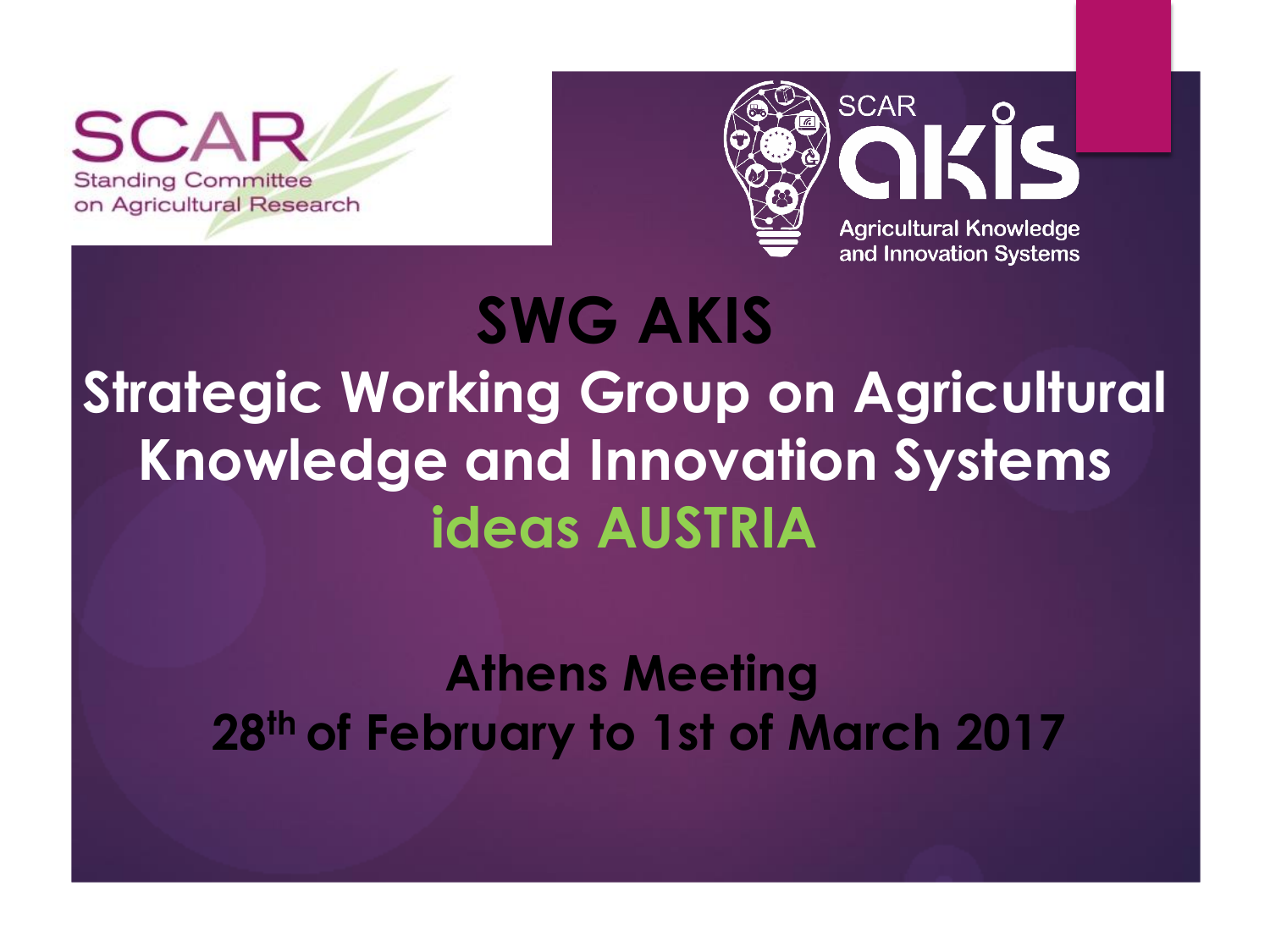#### **General remarks:**

- **AKIS** is a **cross cutting theme** to support the challenges and detected measures
	- Leverage effect: cost/benefit relation of resources high
	- A **financial envelope for AKIS** is needed to take into account the importance of AKIS (see LEADER)
		- ▶ What counts for AKIS (only RD Funds, and which RD measures included (M1, M2, M16, also environmental, organic training)?
- **Measures for the national Universities of life science** (e.g. BOKU)
	- **link** more national **research** and **H2020 projects** with the national EIP network unit (**innovation broker**)
	- **Research** should take into account the **transmission** and **dissemination** into **practise** (easy reading abstract, article for end-user media)
		- beside excellence relevance is also necessary
	- more focus in **science projects on case studies** (involvement of farmers)
	- Setting up **network of farms** for training students and cooperation in research projects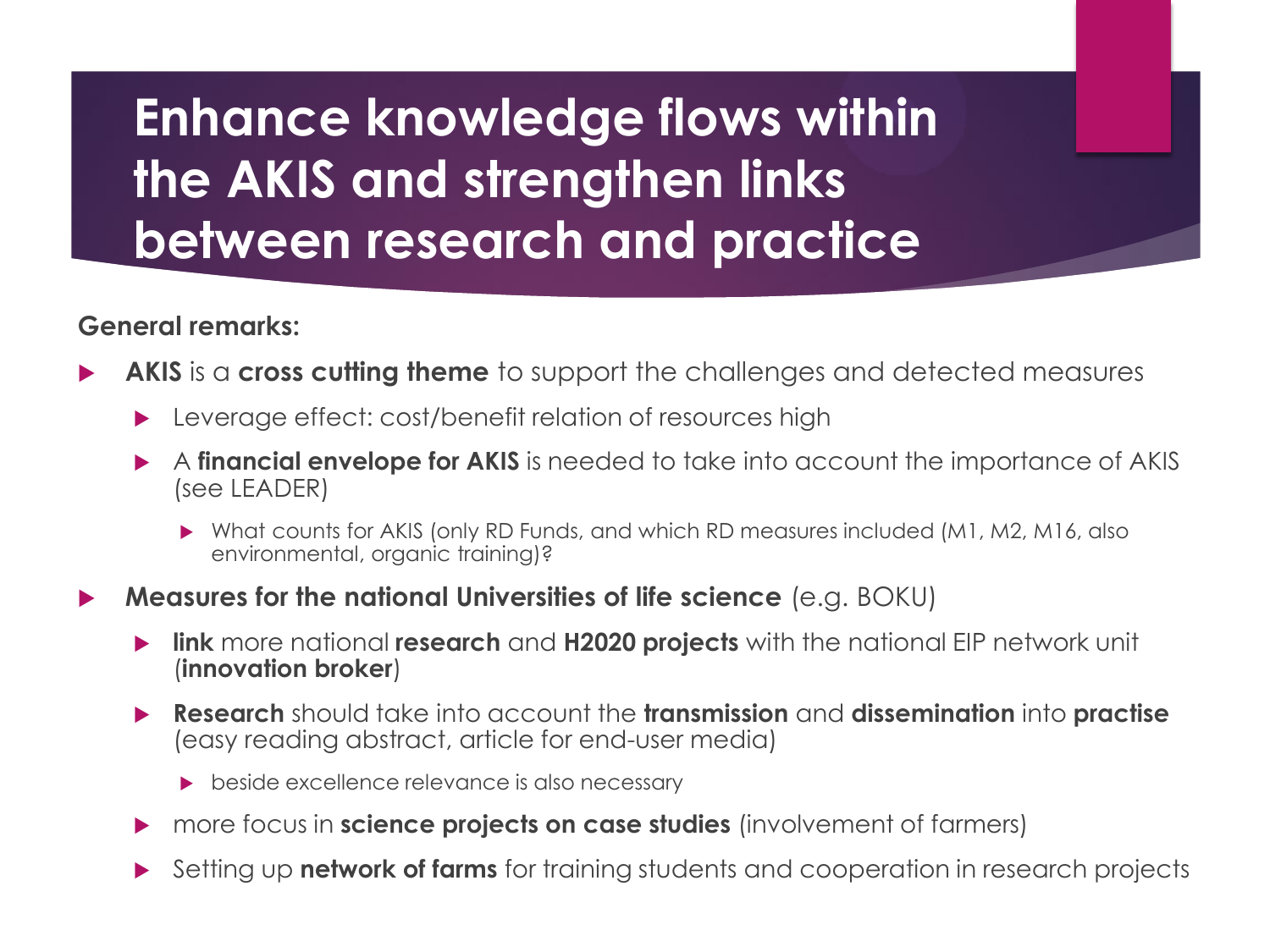- Strengthen the **structured exchange** between the **University** and the **advisory** services (chamber of Agriculture = info bottleneck to the farmers)
	- **Farmers needs** from scientists
	- $\triangleright$  which new research results are available
	- to **present** the research **results understandable** for **farmers**
	- Open **existing formats** (platforms, conferences) for **advisors** and **researchers**
	- research **results** to certain topics will be **discussed**
	- establish a **network database (address information**)
	- **=** High organizational **effort**, **institutionalised Platform** is **needed**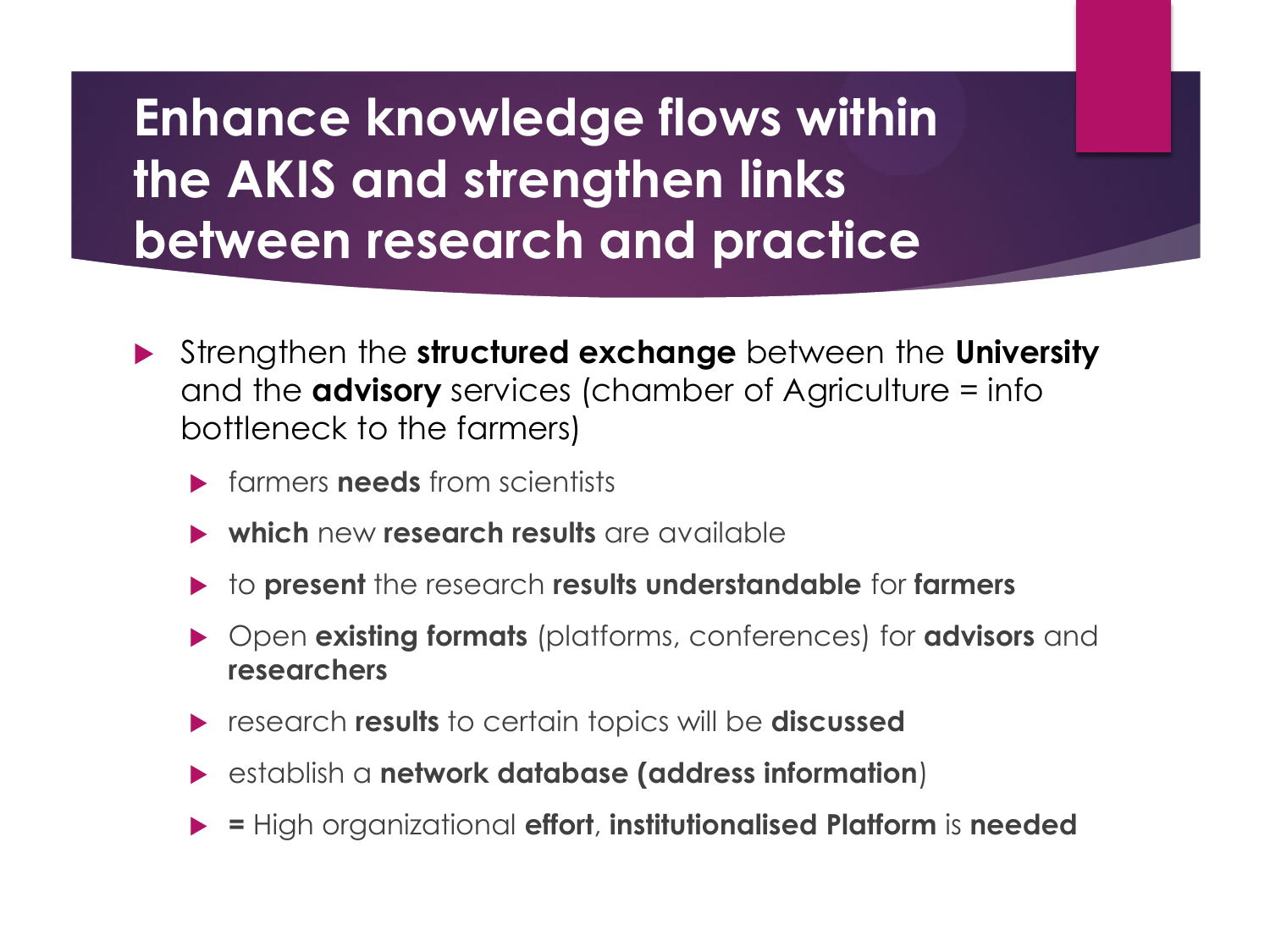- **Instalment of a platform**, maybe a **cluster** (more cooperation parties funded in M16) for **structured exchange** of **AKIS partners**
	- **result** orientated funding scheme; **high** funding **intensity** necessary
	- The **different cluster partners** (scientists, Advisors, teachers, interested farmers and companies like in an OG or Focus group) work **together:**
		- What on **research** knowledge is **available** and **necessary**
		- Install and coordinate **Focus groups** at national level (exchange to EU level)
		- Preparation of understandable **end user material** (from research and Focus groups)
		- **organize** networking events, conferences (for end-users, farmers)
		- to **develop** EIP and H2020 **projects** (seed funding)
		- **transfer** of knowledge
		- **plan** and **monitor** the **national AKIS development**
		- Organise international **exchange of advisors** (maybe via IALB and EUFRAS)
	- install **testing** which are also **demonstration farms** (e.g. machines, digitisation)
		- On existing farms which are interested or
		- on Federal institutes for education and science in Agriculture which run also a farm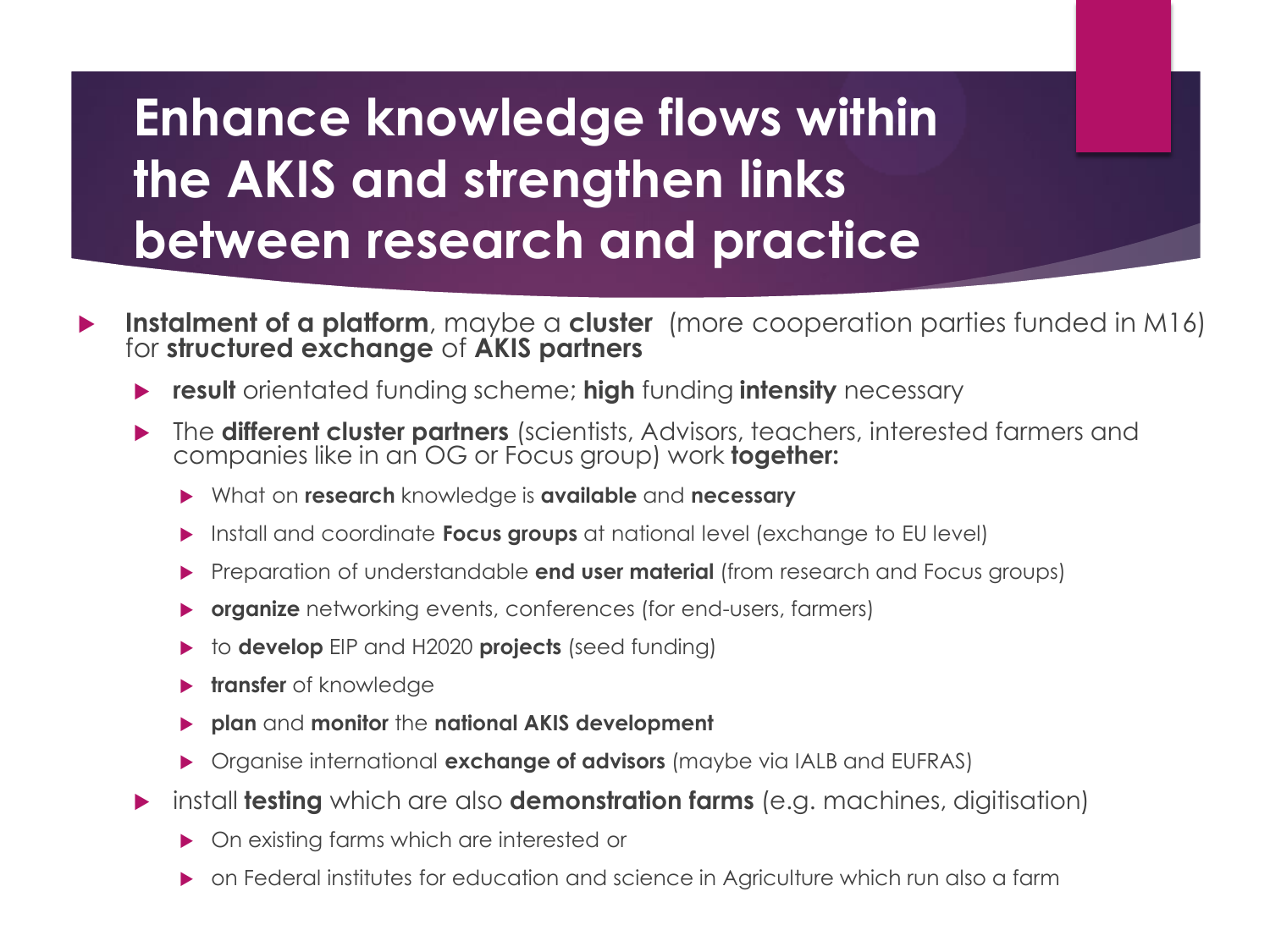#### **Comments on the proposed indicators:**

- ▶ + Participation in activities/networks: ok
- ▶ number of supporting networks: better are few but broader networks; therefore the number of output/projects produced from networks is relevant,
	- ▶ + see indicator nr. 3 (selected interactive innovation Projects produced by networks)
- ► + number of outputs/publications in agric. dissemination channels for endusers: better number of reached farmer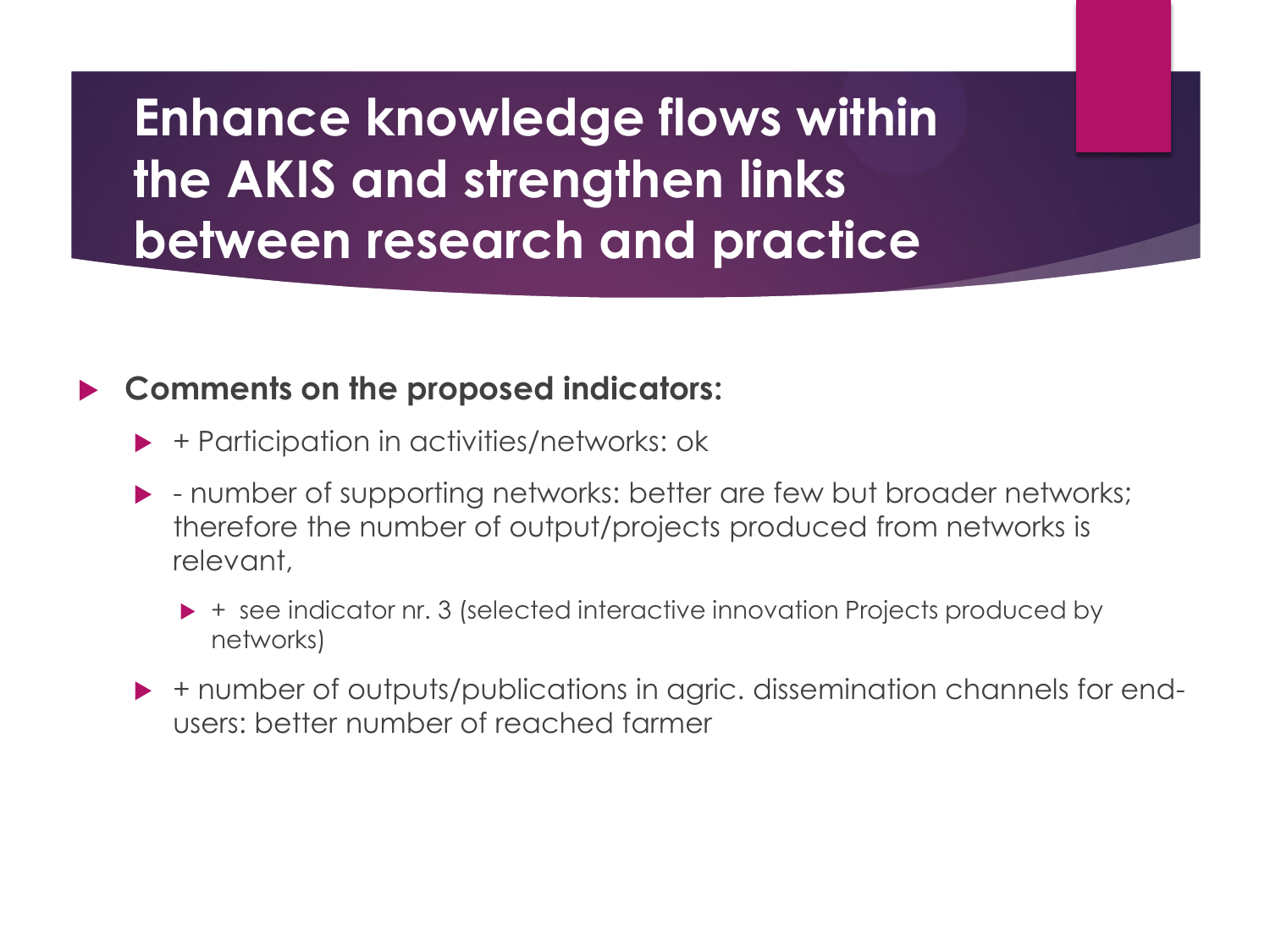## **Strengthen farm advisory services within MS' AKISs**

- **No public procurement system** for funding of advisory services (we had to use it this period)
	- in some MS very well established, but a limited number of advisory organisations, no artificial concurrence necessary, cooperation is needed
- ▶ to put all available seminars from different providers in a **common training plan** for advisors and teachers
- **time** Advisors spend for **collecting new research results** and **know how** and **exchange** with **researchers** and to **prepare** it understandingly for **farmers** (funding in M2 should be possible)
- to **support** in RDP M2 **cross-linked training** (basic information) **and** afterwards individual **advice** to a farmer (no need for a separate project in M1)
- To install a kind of **advisor WhatsApp**: digital exchange between advisors, researchers to help solving advisory challenges (coming soon IALB connect)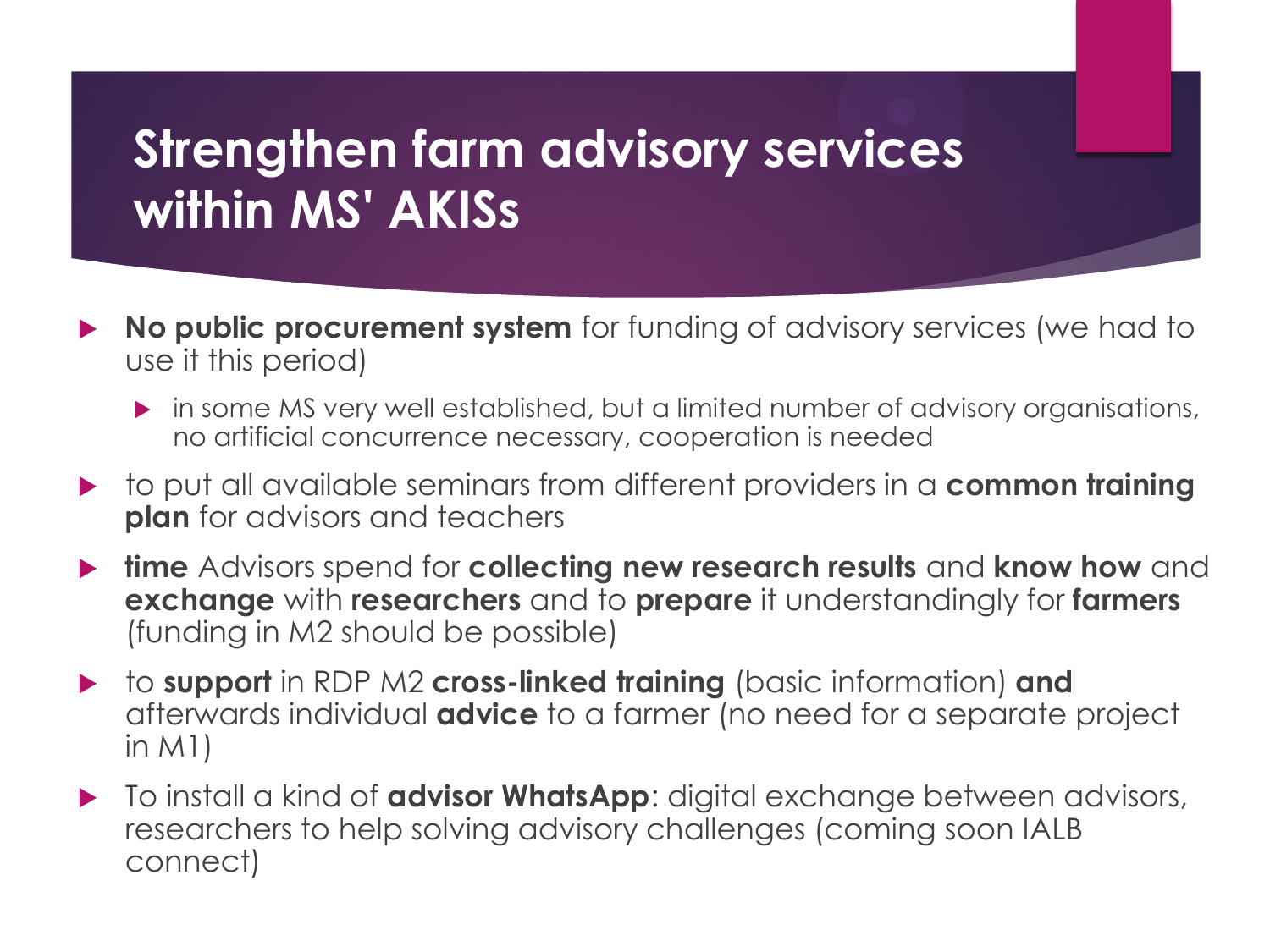### **Strengthen farm advisory services within MS' AKISs**

#### RDP support: **Mobility Program for Advisors:**

- for hands on training at research centres (trannational)
- Transnational exchange between advisory service providers (e.g. Bavaria-Austria for one week)
- **Advisors** must be **included in EIP OG** (like farmers) for better dissemination

#### **Comments on proposed indicators:**

- + Number of trained advisors: quality and hours of training
	- ▶ esp. methodological training, minimum requirements (e.g. CECRA certificate)
- + Share of farmers using support: not only RDP funded advice taking into account
- number of shared digital tools supporting advisory work: make sense on EU but not at national level
	- Customers Management database on advices are helpful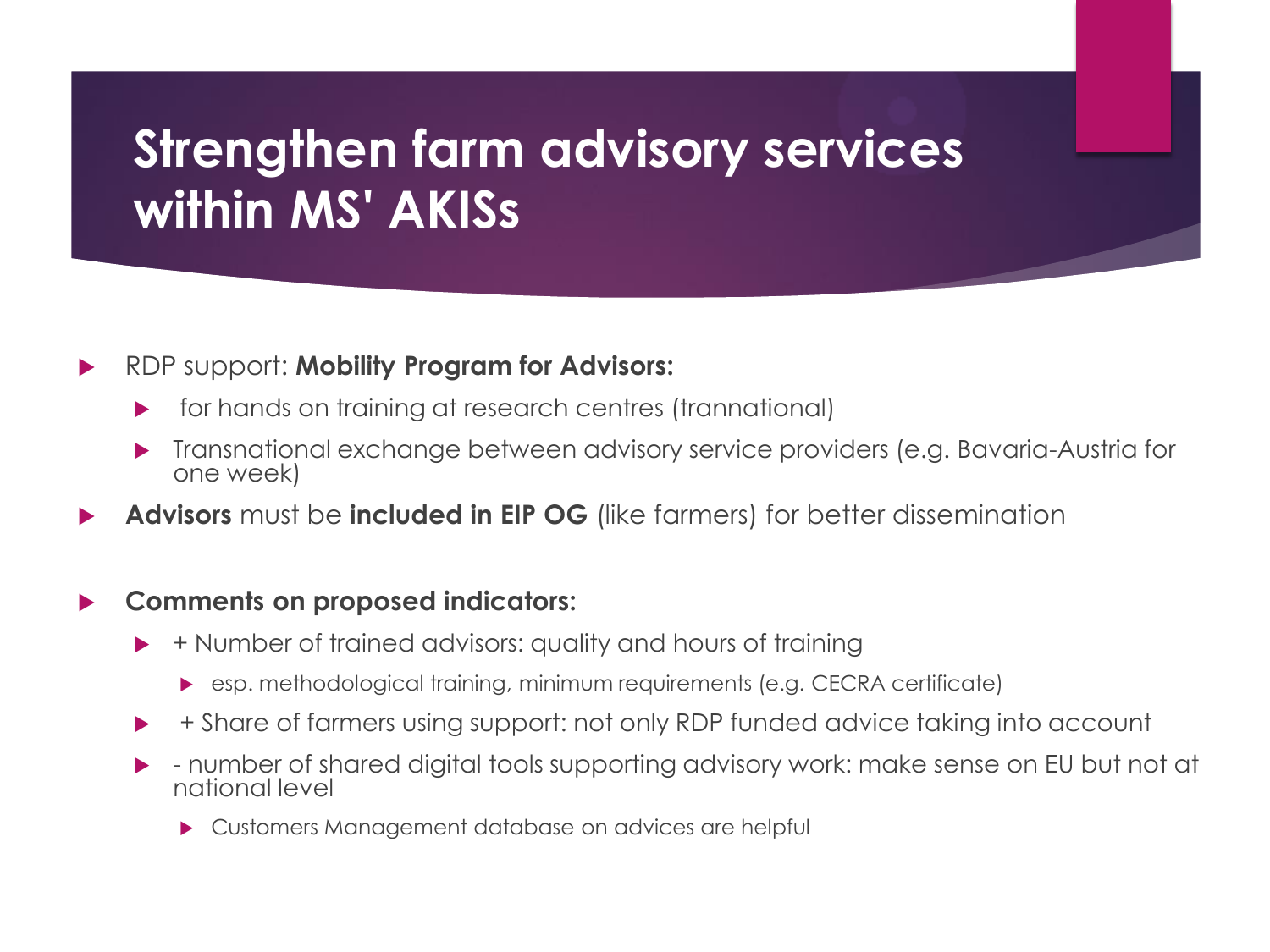### **Incentivize interactive innovation projects**

- RDP: enable **advance payments without** a **underlying** (bank guarantee)
	- e.g. 20% with the approval and afterwards if milestones are reached
- RDP: **Result oriented funding** schemes (simplification)
- RDP: provide **seed funding** for preparation of engagement in EIP and H2020 calls
- RDP: **start up´s funding** to implement results from research and EIP projects to market
	- consider area of conflict: dissemination versus IPR (intel. property rights)
- RDP: foresee an easy accessible **mobility pool** (additional support after approval) for existing OG for the exchange between OG or H2020 on a certain topic
- **Selection criteria of projects:** more points if exchange with other OG (especially at transnational level) , or H2020 projects is foreseen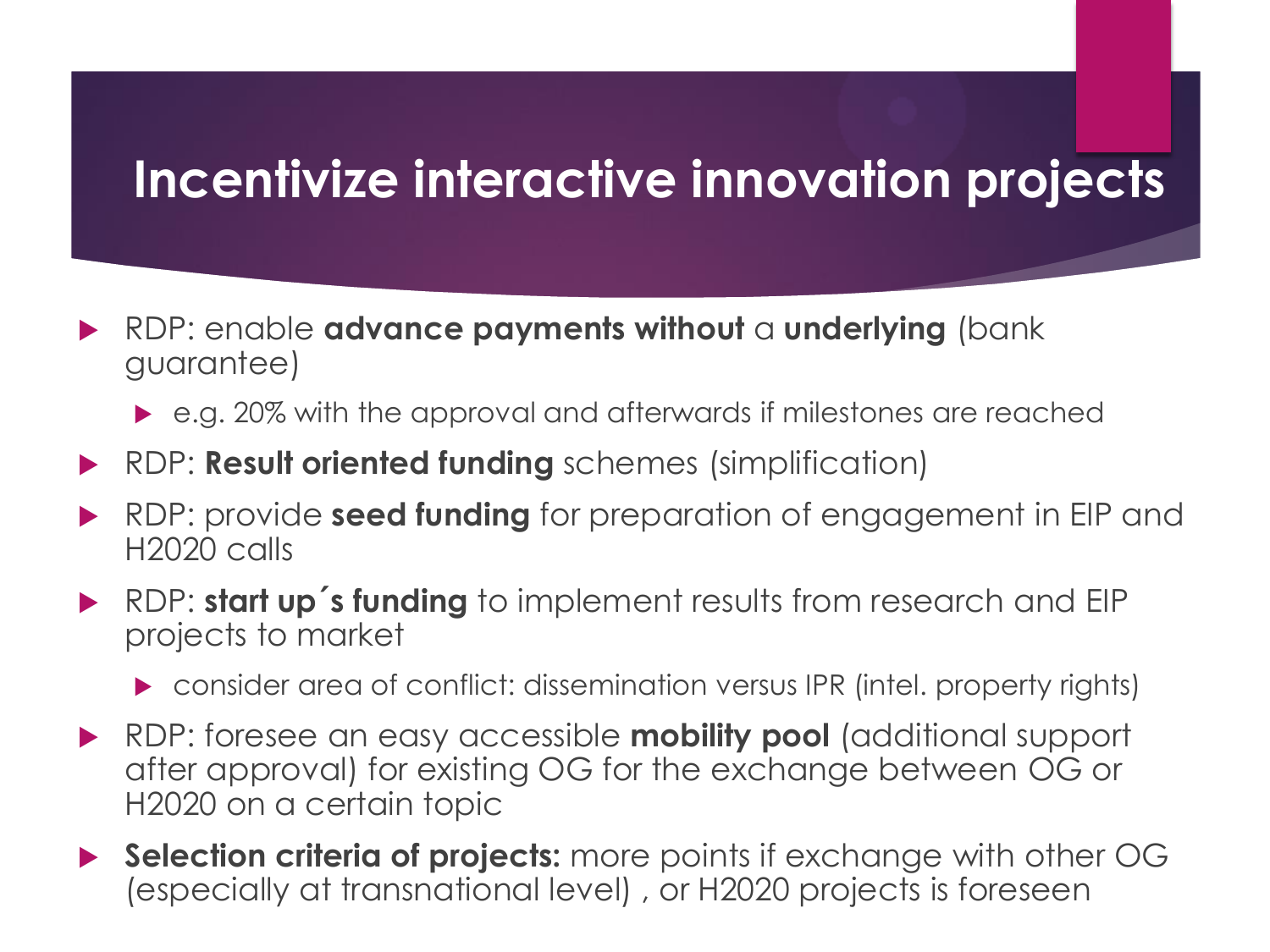#### **Incentivize interactive innovation projects**

#### **Transnational OG**: use **LEADER approach**

- install a **forum of Innovation brokers** organised by the EIP service point, use digital media
	- ▶ better know which projects are in the pipeline, bring OG transnational better together
	- exchange of **OG between MS** organised by innovation broker (e.g. AUT GER)
	- **integrate** also the **Advisors** of the network of EUFRAS and IALB
- **Comment on the proposed indicators:**
	- + number of farmers and advisors trained in the innovative results of OGs
	- + Number of cross-border OG and OGs incorporating cross-border expertise
	- + Number of innovation cooperation agreements
	- participants in projects: not the number but the composition is relevant to solve a challenge, also concerning education actors (dissemination)
	- Number of support services: sometimes better one which has the overview
	- number of young people and projects developing renewal: innovation depends not on the age and not only one challenge mention